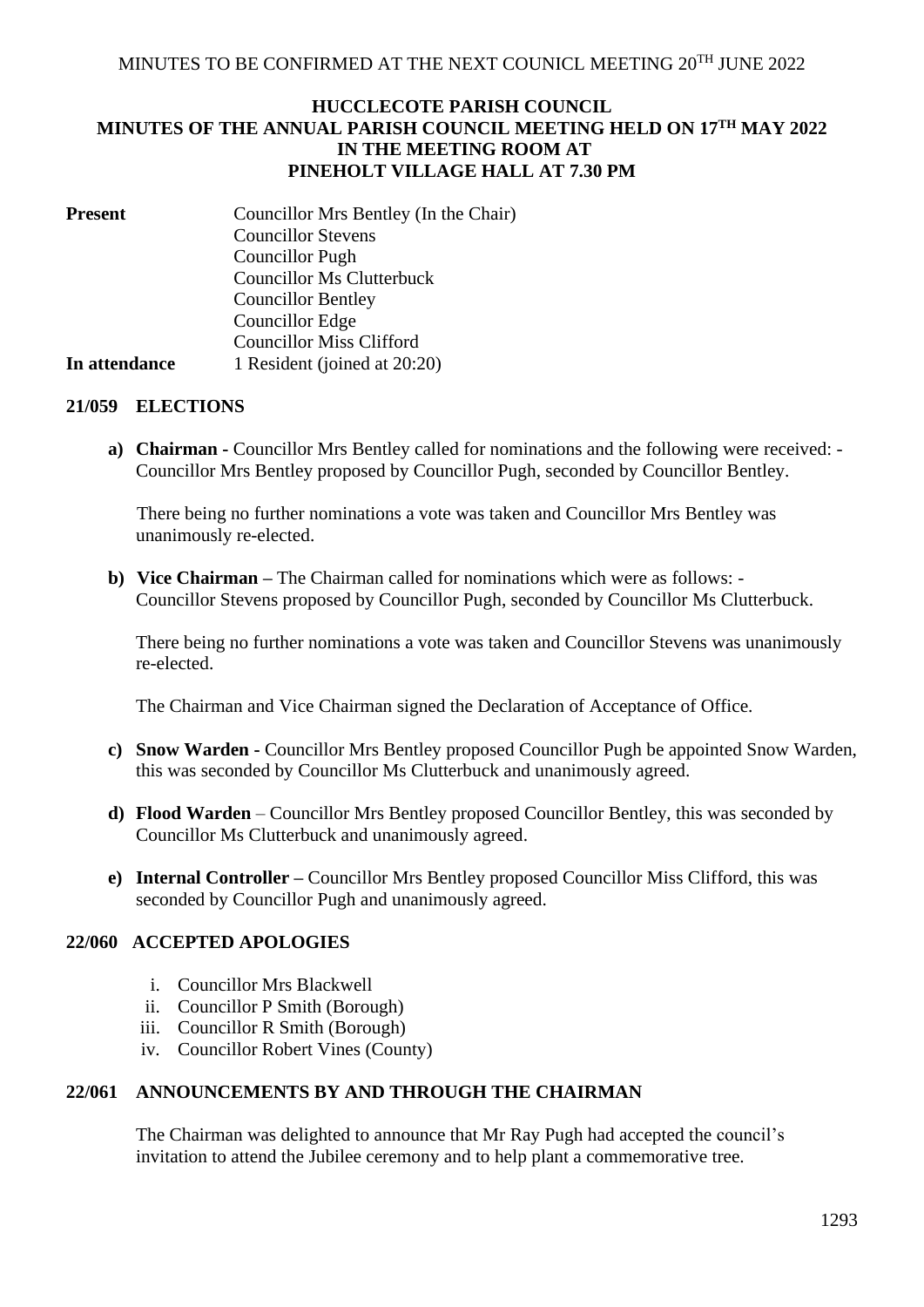# MINUTES TO BE CONFIRMED AT THE NEXT COUNICL MEETING  $20^{TH}$  JUNE 2022

The Community Governance Review 2021/22 final recommendations report was received and it was noted that the parish councils request to create a new parish council for Coopers Edge, comprising of areas within Brockworth and Hucclecote, had been rejected by the working group and their recommendation was for no change to the boundaries. An urgent email had been sent to members of Tewkesbury Borough Council urging them to instruct the working group to reconsider their recommendation.

Members were extremely unhappy with the final recommendation and felt ignored and forgotten by the borough council. It was agreed to await the final decision and response from TBC and to arrange a meeting with the CEO and Leader of the Council to discuss this and other urgent matters. **ACTION: T/S & B/B**

## **22/062 QUESTIONS FROM PARISHIONERS**

An email was received regarding an area of land on Hucclecote Road which is in need of maintenance to prevent anti-social behaviour. **ACTION: Clerk to report to Gloucestershire highways and the Police.**

### **22/063 APPROVAL OF THE MINUTES OF THE LAST MEETING**

The minutes of the Council meeting held on 19<sup>th</sup> April 2022 were approved and signed by the Chairman.

### **22/064 MATTERS ARISING FROM MINUTES**

There were no matters.

## **22/065 BOROUGH / COUNTY COUNCILLORS REPORT**

A written report was received from Borough Councillor Paul Smith.

### **22/066 DECLARATIONS OF INTEREST**

There were no declarations made.

### **22/067 COOPERS EDGE TRUST REPORT**

Councillor Bentley reported that the trust had been approached by Stroud DC to take over the lease of the Coopers Edge Community Centre; they were considering the offer.

### **22/068 PLANNING**

### **a) New Applications**

i. Details of a proposed 5G Telecommunications installation in Beamont Walk were received and noted; there were no comments or concerns raised. **ACTION: Clerk to respond.**

### **b) Decisions**

There were no decisions to report.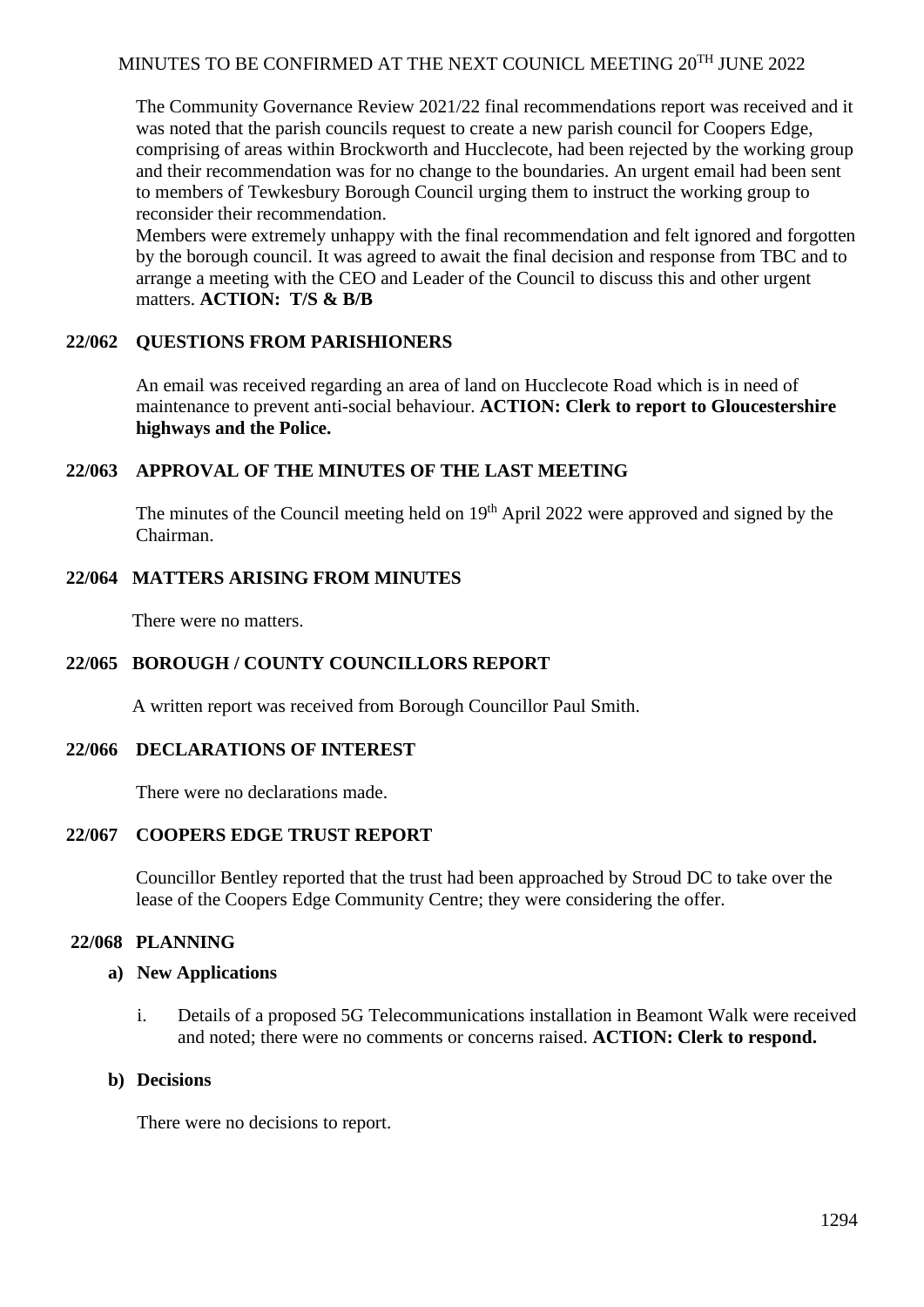## **c) Enforcement report**

There were no new cases to report.

## **d) Public Space Protection Order Consultation**

Details were received and noted, members welcomed the re-introduction of the order that will cover areas within the parish. **ACTION: Clerk to respond.**

**Councillor Stevens joined the meeting.**

## **22/069 PINEHOLT VILLAGE HALL**

### **a) Clerks report**

An update was given on the pizza van licensing application and hall bookings.

The volunteer who assists with opening and closing for party bookings has unfortunately given in his notice; a replacement will be sought.

## **A resident joined the meeting**

## **b) B-Epic youth services use of hall**

Following discussion, it was agreed the hall could be used by B-Epic on a Friday evening from October 2022 and it will be offered to them free of charge until March 2023; the Community Grant Fund money will be used to cover the costs. **ACTION: Clerk to respond and liaise with B-Epic.**

## **22/070 HIGHWAYS AND TRANSPORT**

### **a) Outstanding issues**

Members will meet remotely with National Highways on 23<sup>rd</sup> May 2022 to discuss replanting on the embankment in Belmont Avenue. **ACTION: A/P, M/C & D/B to attend.**

## **22/071 PLAY AREA**

### **a) Inspection report**

The annual inspection report was received and noted, there were no actions required. The surfacing around the Supernova unit will continue to be monitored, but at the moment it does not pose any safety risk.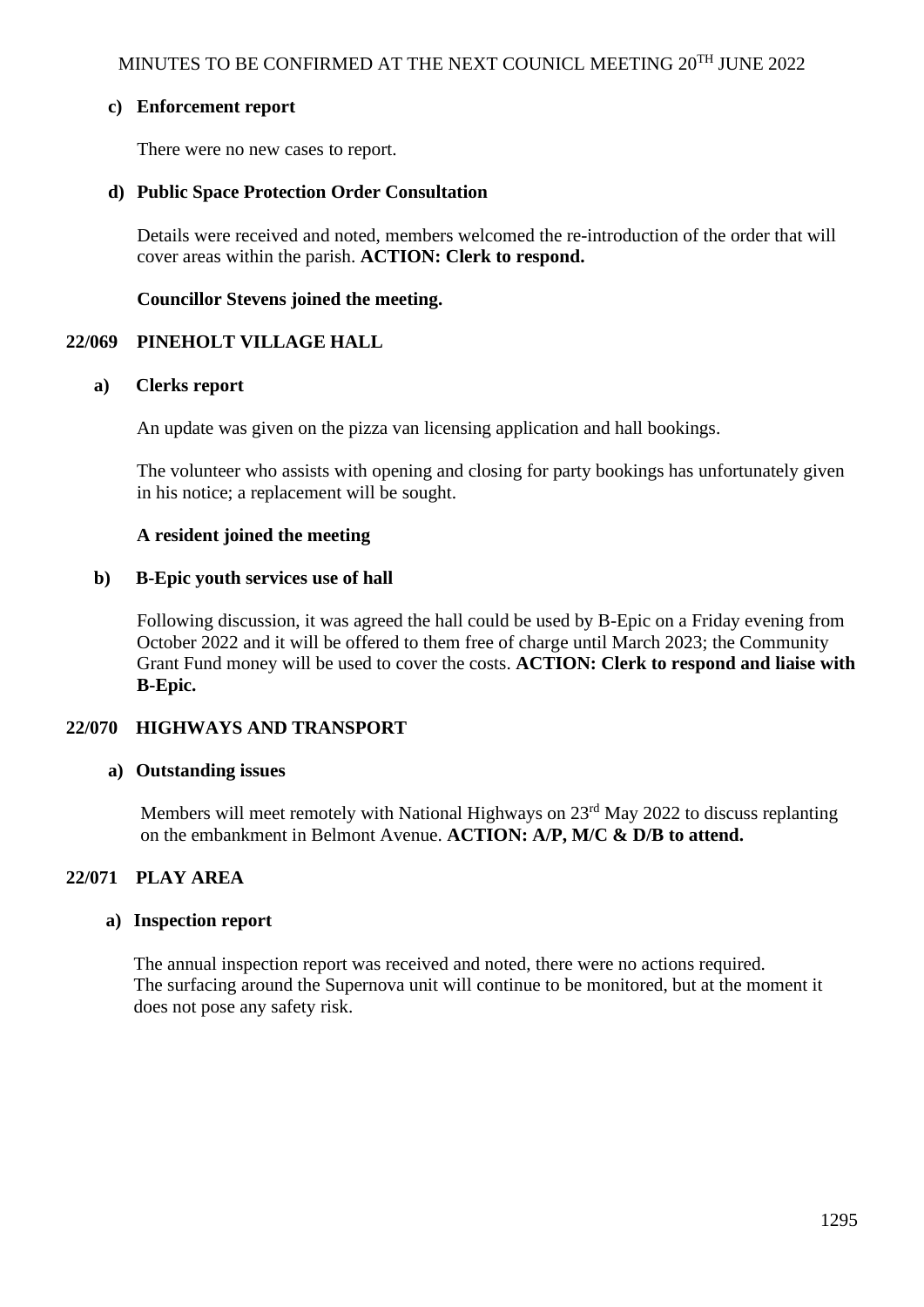# **22/072 FINANCE**

## **a) Accounts for Payment**

|        |                                       |  | <b>Net</b> | <b>VAT</b> | <b>Gross</b> |
|--------|---------------------------------------|--|------------|------------|--------------|
| i.     | Robert Hall – Stationery              |  | 41.00      | 8.21       | 49.26        |
| ii.    | RBL Industries – Plaque               |  | 129.16     | 25.83      | 154.99       |
| iii.   | Spot on Supplies – Cleaning materials |  | 17.94      | 3.59       | 21.53        |
| iv.    | Spot on Supplies – Cleaning materials |  | 16.56      | 3.31       | 19.87        |
| V.     | Brockworth Link – Grant               |  | 300.00     | 0.00       | 300.00       |
| vi.    | DB Landscaping – Grounds maintenance  |  | 190.00     | 0.00       | 190.00       |
| vii.   | Iain Selkirk – Internal audit fee     |  | 240.00     | 0.00       | 240.00       |
| viii.  | ROSPA – Annual play area inspection   |  | 91.00      | 18.20      | 109.20       |
| ix.    | Fine Turf Services – Grass cutting    |  | 492.00     | 0.00       | 492.00       |
| X.     | Intocleaning – Cleaning service       |  | 162.19     | 32.44      | 194.63       |
| xi.    | Tesco – Refreshments                  |  | 4.40       | 0.00       | 4.40         |
| xii.   | The Range $-$ Misc                    |  | 25.99      | 0.00       | 25.99        |
| xiii.  | Tesco - Refreshments                  |  | 13.59      | 0.00       | 13.59        |
| xiv.   | Post Office – Postage costs           |  | 3.45       | 0.00       | 3.45         |
| XV.    | Water Plus - Water                    |  | 49.22      | 0.00       | 49.22        |
| xvi.   | Supanet - Broadband                   |  | 18.10      | 3.63       | 21.73        |
| xvii.  | British Gas – Service contract        |  | 25.37      | 5.07       | 30.44        |
| xviii. | $BT - Telephones$                     |  | 255.02     | 51.00      | 306.02       |
| xix.   | $SWALEC - Gas$ supply                 |  | 68.00      | 0.00       | 68.00        |
| XX.    | SWALEC – Electricity supply           |  | 79.27      | 19.73      | 99.00        |
|        |                                       |  |            |            |              |

It was proposed, seconded and resolved to approve the payments. The bank reconciliation was approved and signed by the Chairman.

### **b) Internal Auditors report**

Members received a report from Mr Iain Selkirk the Council's Internal Auditor, there were no matters arising; the inspection was undertaken remotely.

### **c) Annual Governance Statement 2021/2022**

Members received a copy of the Annual Governance Statement for year ending 31st March 2022. The Annual Governance Statement was approved by members and signed by the Chairman and the Clerk.

### **d) Statement of Accounts 2021/2022**

Members received a copy of the Statement of Accounts for year ending 31st March 2022. The Statement of Accounts was approved by members and signed by the Chairman. All financial reports will be published on the parish council website and are available for viewing on request.

## **e) Future projects and grant applications**

### i. **Tree planting for Platinum Jubilee**

The event will now take place on Monday  $30<sup>th</sup>$  May, 10-12. A commemorative tree and plaque have been purchased.